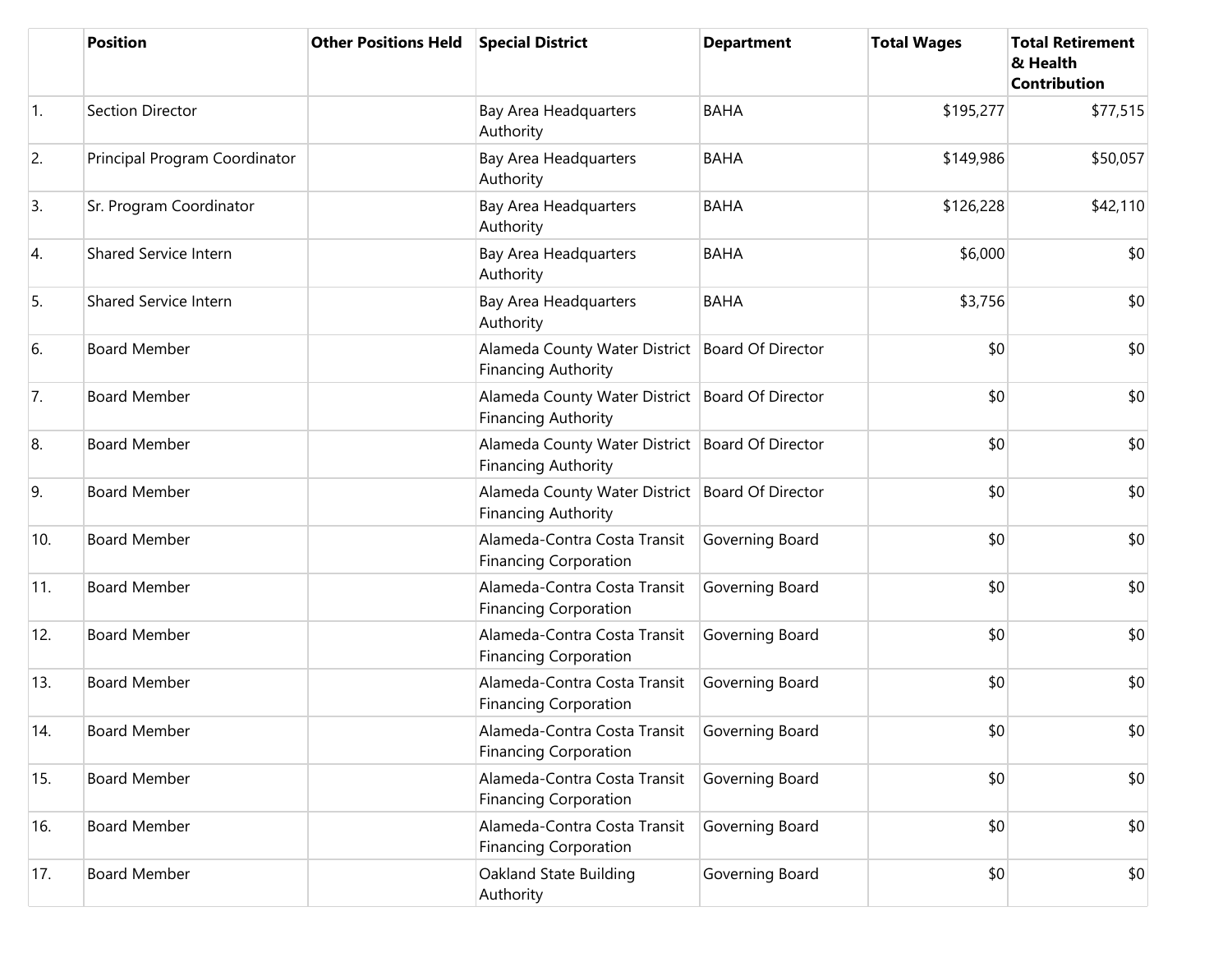| 18. | Board Member - Volunteer | Oakland-Alameda County<br>Coliseum Authority           | Executive       | \$0 | \$0 |
|-----|--------------------------|--------------------------------------------------------|-----------------|-----|-----|
| 19. | Board Member - Volunteer | Oakland-Alameda County<br>Coliseum Authority           | Executive       | \$0 | \$0 |
| 20. | Board Member - Volunteer | Oakland-Alameda County<br>Coliseum Authority           | Executive       | \$0 | \$0 |
| 21. | Board Member - Volunteer | Oakland-Alameda County<br>Coliseum Authority           | Executive       | \$0 | \$0 |
| 22. | Chair                    | Bay Area Headquarters<br>Authority                     | Board           | \$0 | \$0 |
| 23. | Chair                    | Bay Area Infrastructure<br>Financing Authority (BAIFA) | Governing Board | \$0 | \$0 |
| 24. | Commissioner             | Bay Area Headquarters<br>Authority                     | Board           | \$0 | \$0 |
| 25. | Commissioner             | Bay Area Headquarters<br>Authority                     | Board           | \$0 | \$0 |
| 26. | Commissioner             | Bay Area Headquarters<br>Authority                     | Board           | \$0 | \$0 |
| 27. | Commissioner             | Bay Area Headquarters<br>Authority                     | Board           | \$0 | \$0 |
| 28. | Commissioner             | Bay Area Infrastructure<br>Financing Authority (BAIFA) | Governing Board | \$0 | \$0 |
| 29. | Commissioner             | Bay Area Infrastructure<br>Financing Authority (BAIFA) | Governing Board | \$0 | \$0 |
| 30. | Commissioner             | Bay Area Infrastructure<br>Financing Authority (BAIFA) | Governing Board | \$0 | \$0 |
| 31. | Commissioner             | Bay Area Infrastructure<br>Financing Authority (BAIFA) | Governing Board | \$0 | \$0 |
| 32. | <b>Elected Official</b>  | Oakland-Alameda County<br>Coliseum Authority           | Executive       | \$0 | \$0 |
| 33. | <b>Elected Official</b>  | Oakland-Alameda County<br>Coliseum Authority           | Executive       | \$0 | \$0 |
| 34. | <b>Elected Official</b>  | Oakland-Alameda County<br>Coliseum Authority           | Executive       | \$0 | \$0 |
| 35. | <b>Elected Official</b>  | Oakland-Alameda County<br>Coliseum Authority           | Executive       | \$0 | \$0 |